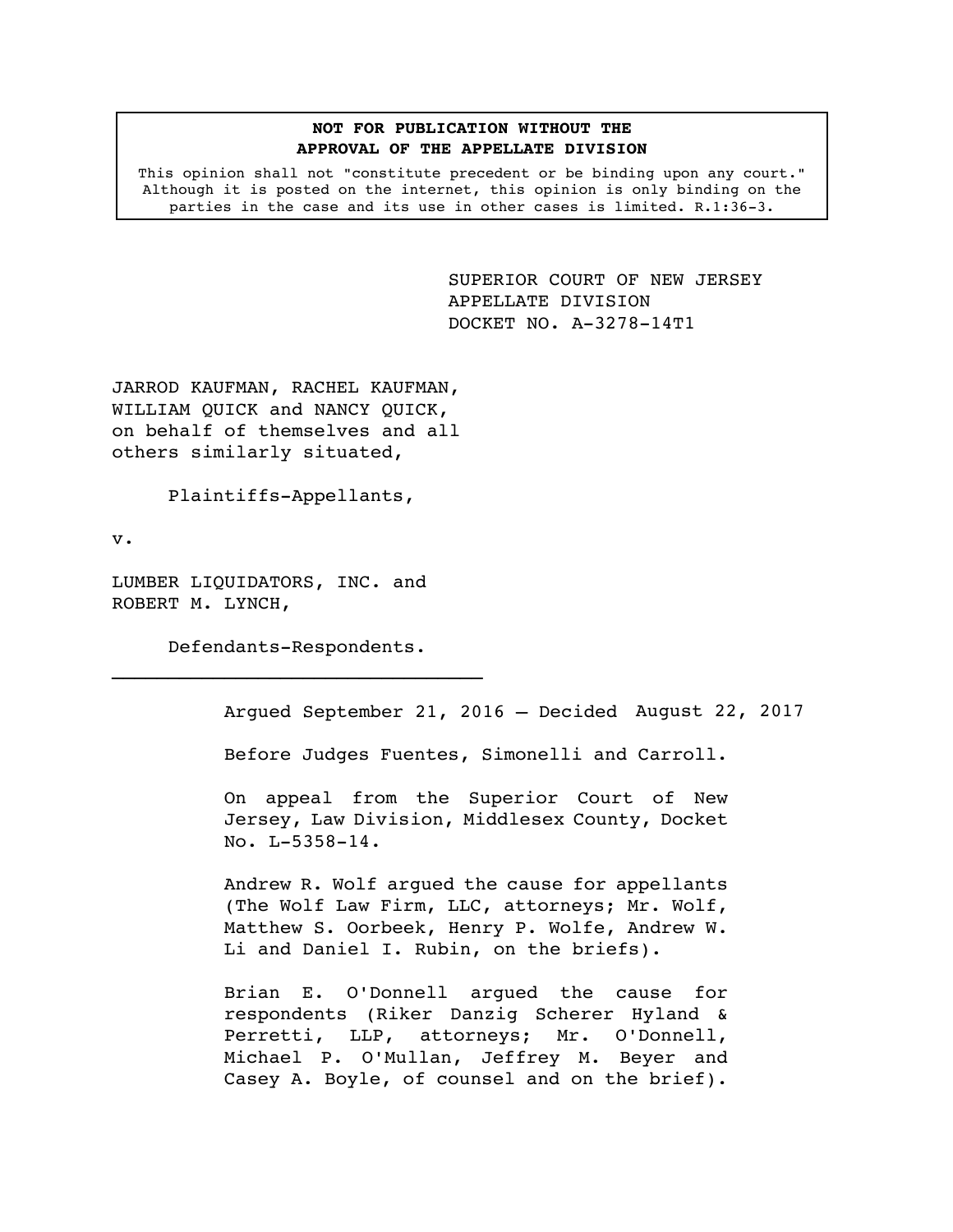Gavin J. Rooney argued the cause for amicus curiae The New Jersey Civil Justice Institute and Chamber of Commerce of the United States of America (Lowenstein Sandler, LLP, attorneys; Mr. Rooney and Naomi D. Barrowclough, on the brief).

## PER CURIAM

Plaintiffs Jarrod and Rachel Kaufman and William and Nancy Quick are two sets of consumers who filed a putative class action suit against defendant Lumber Liquidators, Inc. and its Chief Executive Officer, Robert M. Lynch. In their complaint, plaintiffs alleged they purchased "wood flooring and associated merchandise" from Lumber Liquidators "several times from August 29, 2012 through October 20, 2012." The sales invoices defendants provided did not contain language promising plaintiffs that "the merchandise" they ordered would be delivered by a specific date. (Emphasis added).

Plaintiffs claimed Lumber Liquidators' failure to include the precise "delivery date" language on its sales invoices violated the Truth-in-Consumer Contract, Warranty and Notice Act (TCCWNA), N.J.S.A. 56:12-14 to -18; the Consumer Fraud Act (CFA), N.J.S.A. 56:8-1 to -20; and the Delivery of Household Furniture and Furnishings Regulations, N.J.A.C. 13:45A-5.1 to -5.4. Plaintiffs do not allege defects or deficiencies in the products they received. In fact, they suffered no actual damages. They seek only statutory civil penalties in the amount of \$100 for each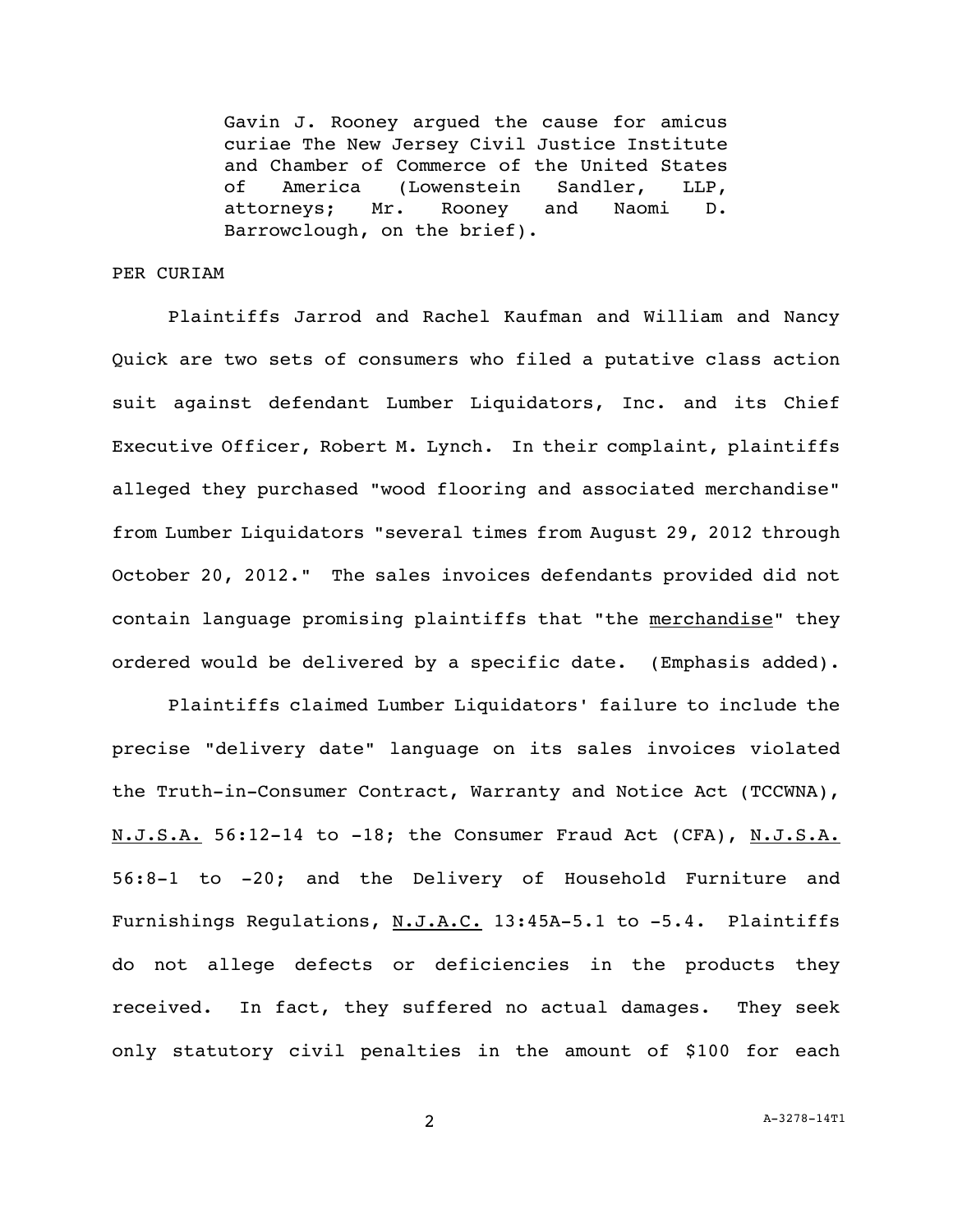alleged violation of the TCCWNA and reasonable attorney's fees pursuant to N.J.S.A. 56:12-17.

The Law Division granted defendants' motion to dismiss plaintiffs' complaint as a matter of law for failure to state a claim upon which relief can be granted. See R. 4:6-2(e). The dispositive issue is whether the hardwood flooring plaintiffs purchased from Lumber Liquidators constitutes "household furniture" under N.J.A.C. 13:45A-5.1(d), which provides as follows: "For purposes of this rule, 'household furniture' includes, but is not limited to, furniture, major electrical appliances, and such items as carpets and draperies."

Applying the well-settled standards established by the Supreme Court in Printing-Mart Morristown v. Sharp Electronics Corp., 116 N.J. 739, 746 (1989), Judge Andrea G. Carter concluded "a plain reading" of N.J.A.C. 13:45A-5.1(d) shows the term "household furniture" does not include hardwood flooring. Judge Carter found no reason to include non-moveable improvements to real property, such as hardwood flooring or wall-to-wall carpeting, in the regulatory definition of "household furniture."

Plaintiffs argue Judge Carter erred in adopting such a narrow reading of the regulation. Defendants urge us to uphold Judge Carter's analysis and ultimate conclusion. The New Jersey Civil Justice Institute and the United States Chamber of Commerce filed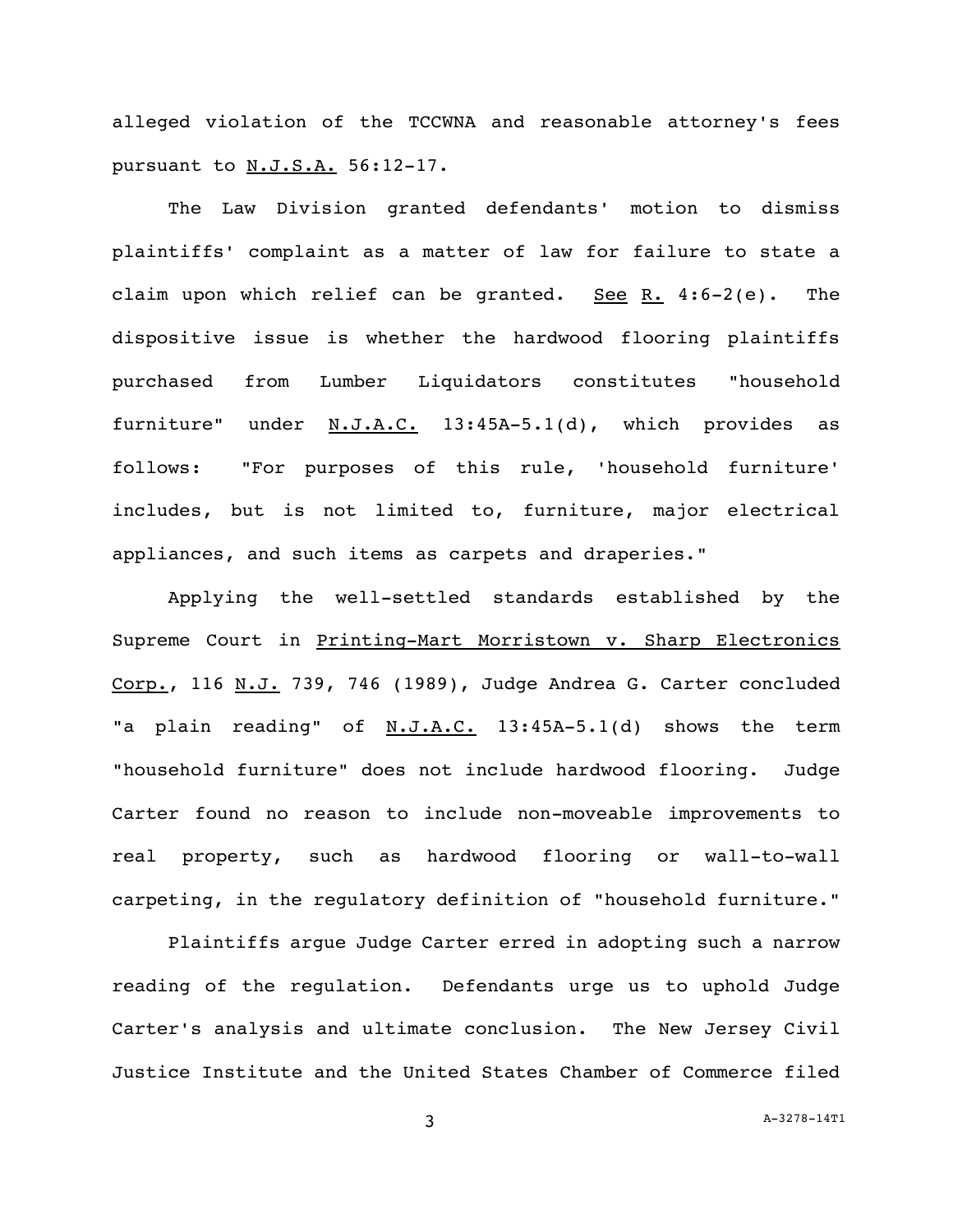a joint brief as amici curiae, urging us to use this case as an opportunity to adopt "a rigorous standard" for defining what constitutes a "clearly established legal right of a consumer" under the TCCWNA. See N.J.S.A. 56:12-15.

We agree with Judge Carter's analysis and affirm. The longestablished canon of ejusdem generis provides that "'where general words follow specific words in a statutory enumeration, the general words are construed to embrace only objects similar in nature to those objects enumerated by the preceding specific words.'" Wilson ex rel. Manzano v. City of Jersey City, 209 N.J. 558, 584 (2012) (quoting Massachi v. City of Newark Police Dep't, 415 N.J. Super. 518, 543–44 (App. Div. 2010)). The objects provided to illustrate the limits of the regulation's reach clearly exclude items such as hardwood floors, which, as Judge Carter noted, constitute permanent improvements to property. When "the plain language yields the meaning of the statute [or regulation], then our task is complete." State v. Williams, 218 N.J. 576, 586 (2014) (citing DiProspero v. Penn, 183 N.J. 477, 492 (2005)).

We thus affirm substantially for the reasons expressed by Judge Carter in her oral opinion delivered from the bench on February 20, 2015. In this light, we decline Amici Curiae's invitation to go beyond the four corners of plaintiffs' pleading